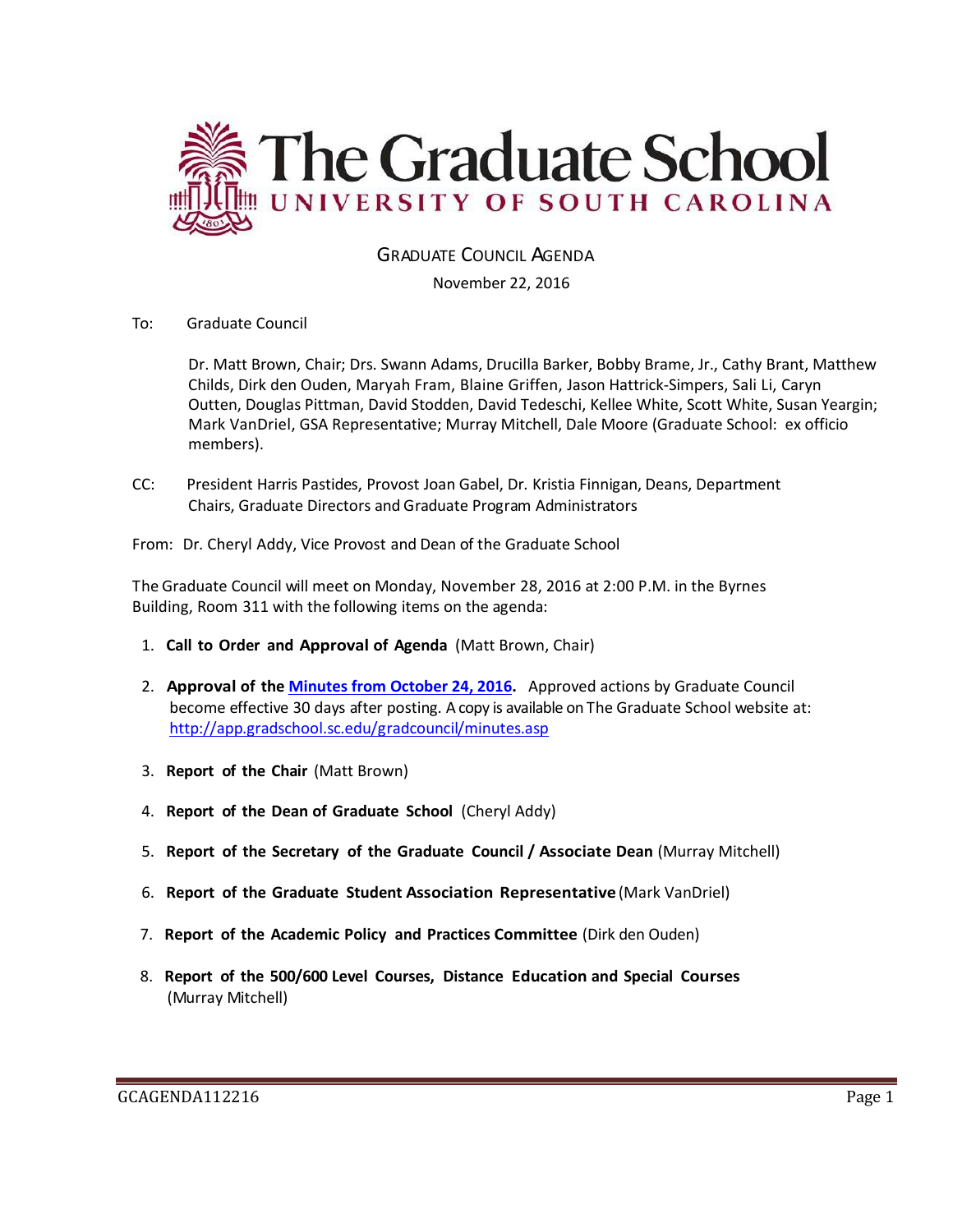A listing of 500/600 Level Courses is presented to Council for informational purposes only.

## **500/600 Courses**

**BIOL 541** (3) Biochemistry (Pre-requisite change) (Fall 2017) **BIOL 545** (3) Biochemistry/Molecular Biology I (Pre-requisite change) (Fall 2017) **BIOL 546** (3) Biochemistry/Molecular Biology II (Pre-requisite change) (Fall 2017) **BIOL 614** (3) Stem Cell Biology (New Course Proposal) (Fall 2017) **CHEM 545** (3) Physical Biochemistry (Pre-requisite change) (Fall 2017) **CHEM 550** (3) Biochemistry (Pre-requisite change) (Fall 2017) **CHEM 550L** (1) Biochemistry Lab (Pre-requisite change) (Fall 2017) **CHEM 555** (3) Biochemistry and Molecular Biology I (Pre-requisite change) (Fall 2017) **CHEM 556** (3) Biochemistry and Molecular Biology II (Pre-requisite change) (Fall 2017) **CSCE 517** (3) Computer Crime and Forensics (Pre-requisite change) (Fall 2017) **CSCE 518** (3) Ethical Hacking (New Course Proposal) (Fall 2017) **ECHE 567** (3) Process Safety, Health and Loss Prevention (Pre-requisite change) (Fall 2017) **ECHE 571** (3) Corrosion Engineering (Pre-requisite change – Fall 2017) **ECIV 588** (3) Design of Railway Bridges and Structures (Pre-requisite change – Fall 2017) **ECIV 590** (3) Special Topics in Civil and Environmental Engineering (New Course Proposal – 2017) **ECON 514** (3) The Economics of Terrorism (New Course Proposal) (Fall 2017) **EDEL 505** (3) Nature and Management of Elementary Classrooms (renumber to 305) (Fall 2017) **ELCT 541** (3) Sensors for Biomedicine (New Course Proposal) (Fall 2017) **HRTM 592** (1) Golf Tourism Consumer Services (New Course Proposal) (Fall 2017) **HRTM 593** (1) Golf Tourism Supervisory Skill (New Course Proposal) (Fall 2017) **HRTM 594** (1) Golf Tourism Leadership Skills (New Course Proposal) (Fall 2017) **ITEC 544** (3) Training Systems (Pre-requisite change – Fall 2017) **ITEC 545** (3) Integrated Information Technology (Pre-requisite change – Fall 2017) **ITEC 560** (3) Analysis and Applications of Project Management Software (Pre-requisite change – Fall 2017) **ITEC 562** (3) Advanced Web Support Systems (Pre-requisite change – Fall 2017) **ITEC 564** (3) Project Management for Information Systems (Pre-requisite change – Fall 2017) **ITEC 570** (3) Database Management and Administration (Pre-requisite change – Fall 2017) **ITEC 590** (3) Special Topics in Integrated Information Technology (Pre-requisite change—Fall 2017) **MGMT 590** (3) Special Topics in Management (New Course Proposal (Fall 2017) **MUSC 595** (2) Community Engagement Through Music (New Course Proposal – Fall 2017) **PHYS 502** (3) Quantum Physics II (Pre-requisite change) (Fall 2017) **PHYS 504** (4) Electromagnetic Theory (Pre-requisite change) (Fall 2017) **PHYS 506** (3) Thermal Physics & Statistical Mechanics (Pre-requisite change) (Fall 2017) **PHYS 510** (3) Digital Electronics (Pre-requisite change) (Fall 2017) **PHYS 511** (4) Nuclear Physics (Pre-requisite change) (Fall 2017) **PHYS 517** (3) Computational Physics (Pre-requisite change) (Fall 2017) **PHYS 522** (3) Biophysics Laboratory (Delete Course) (Summer 2017) **PHYS 541** (3) Advanced Experimental Physics I (New Course Proposal Spring 2018) **PHYS 542** (3) Advanced Experimental Physics II (New Course Proposal Fall 2018) **PSYC 503** (3) Psychology of Drug Use and Effects **PSYC 507** (3) Cognitive Neuroscience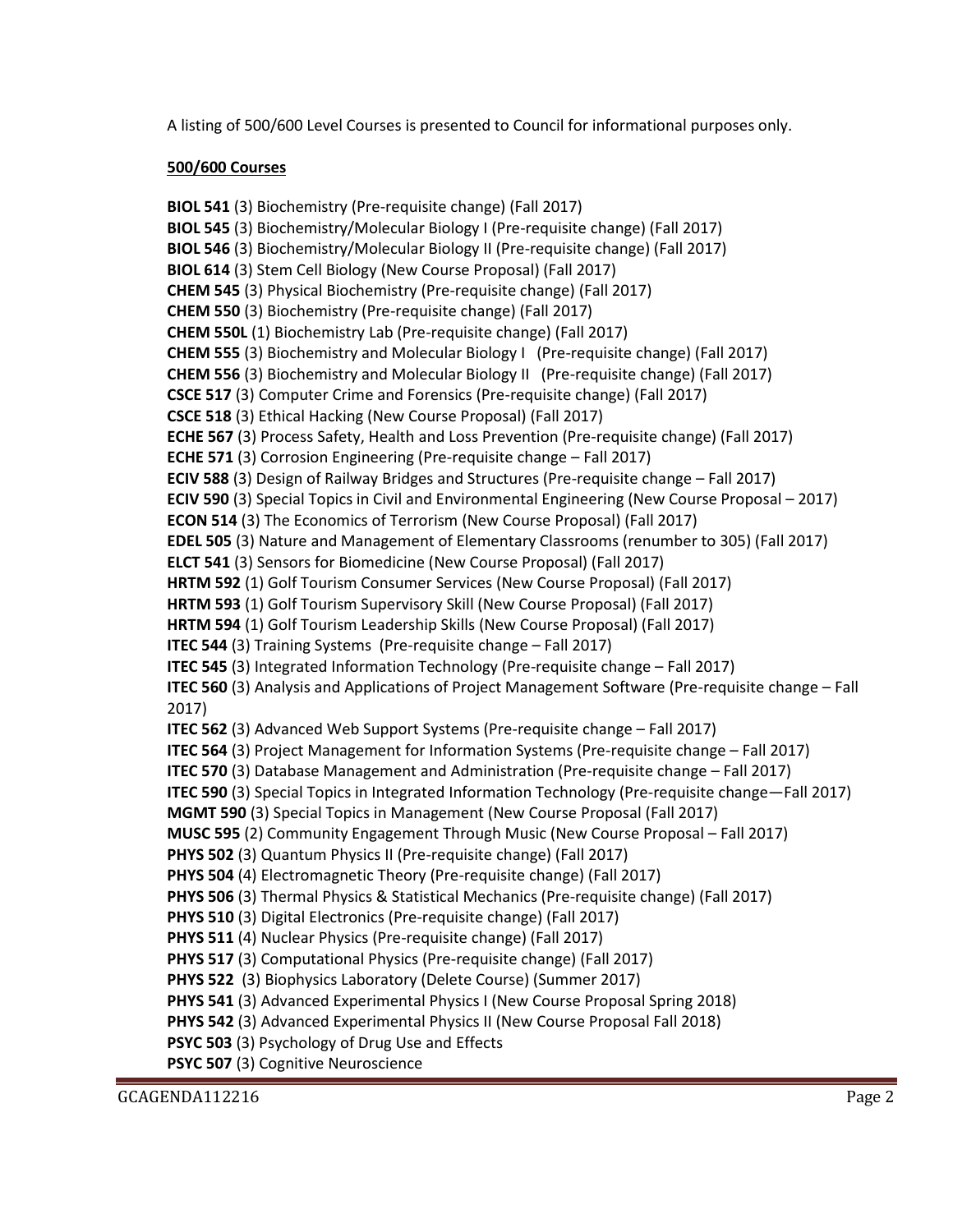**PSYC 510** (3) Abnormal Behavior in Children (Title Change) (Fall 2017) **PSYC 560** (3) Advanced Physiological Psychology (Title Change and pre-requisite change) (Fall 2017) **PSYC 570** (3) Physiological Psychology Laboratory (Title Change and pre-requisite change) (Fall 2017) **PSYC 571** (3) Cognitive Neuroscience Laboratory **RETL 695** (3) Retailing Literature & Thought (Delete Course) (Spring 2018) **SOCY 513** (3) Life Course Demographics (Renumber and pre-requisite change-Fall 2017) **SPAN 500** (3) Contemporary Spain (Pre-requisite change, Fall 2017) **SPAN 518** (3) Introduction to Spanish Medieval Literature (Pre-requisite change, Fall 2017) **SPAN 524** (3) Renaissance and Golden Age Literature (Pre-requisite change, Fall 2017) **SPAN 534** (3) Nineteenth-Century Spanish Literature (Pre-requisite change, Fall 2017) **SPAN 538** (3) Twentieth-Century Spanish Literature (Pre-requisite change, Fall 2017) **SPAN 543** (3) Spanish-American Literature from the Independence through Modernism (Pre-requisite change, Fall 2017) **SPAN 555** (3) Spanish-American Literature from Modernism Through 1960 (Pre-requisite change, Fall 2017)

### **Distance Education Delivery Courses**

**ENCP 605** (3) Principles of Engineering for Teachers (Spring 2017)  **SPTE 655** (3) Social Media in Live Entertainment and Sport (Spring 2017)

# **Special Topics Courses**

**ANTH 591** (3) Gender Issues in China (Spring 2017) **BADM 790** (3) Turnover and The Research Enterprise (Spring 2017) **BMEN 589** (3) Modeling of Cell Biology (Spring 2017) **CSCE 590** (3) Strategic Management of Information Systems (Spring 2017) **ENHS 592** (3) Oceans and Human Health: An Ecosystem and Public Health Perspective (Cross-listed with MSCI 599, Spring 2017) **ENHS 793** (3) Introduction to Nanoanalytics (Spring 2017) **ENVR 800** (3) Reinventing the Naturalist (Spring 2017) **EXSC 555** (3) How to Bust Exercise Myths: Evidence-Based Practice in Exercise Science (Spring 2017) **EXSC 555** (3) Planning and Development of the Explosive Athlete (Spring 2017) **FAMS 701** (3) Race and Media—Cross-listed with ENGL 765 (Spring 2017) **HPEB 792** (3) Advanced Public Health Communication: Theory & Methods (Spring 2017) **HPEB 792** (3) Cooking up a Storm: Food, Globalization, Localization, and Health in the South (Spring 2017) **IBUS 790** (3) International Innovation and Regional Clusters (Spring 2017) **MATH 599** (3) Quantitative Biology (cross-listed with BIOS 599; Spring 2017) **MSCI 599** (3) Data Collection and Analysis Methods in Marine Science (Spring 2017) **MUSC 726** (3) Passion and Requiem (Spring 2017) **SOWK 768** (3) Grant Writing (Spring 2017) **SOWK 768** (3) Health Aspects of Aging (Spring 2017) **SOWK 768** (3) Immigration Policy (Spring 2017) **SOWK 768** (3) International Social Work (Spring 2017)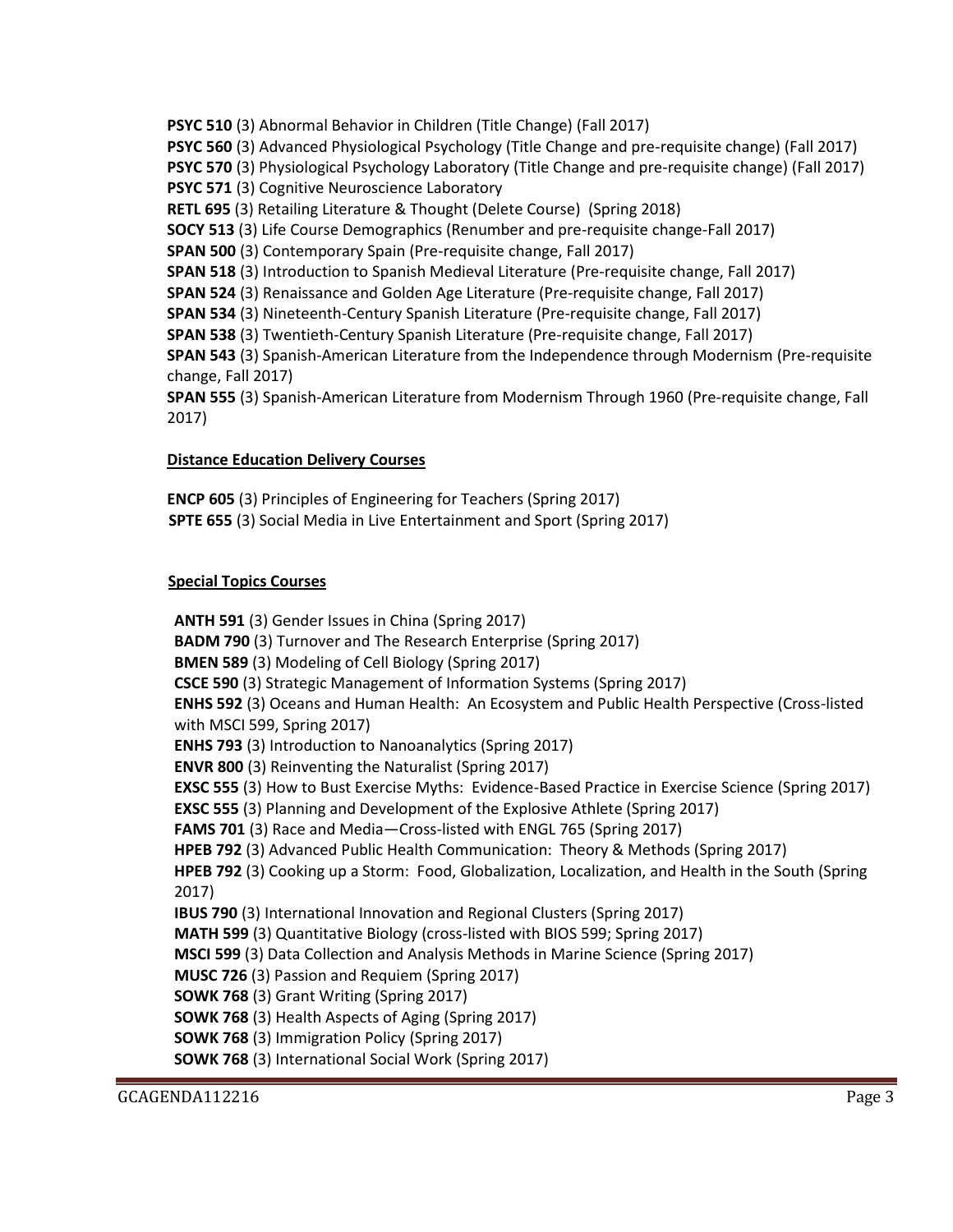**SOWK 768** (3) Parenting Interventions (Spring 2017) **SOWK 768** (3) Youth and Substance Use (Spring 2017)

#### 9. **Associate Graduate Faculty Nominations** (Murray Mitchell)

Name: Mary Foster Cox, Ph.D. Program: College of Nursing Term: Fall, 2016 – Fall, 2022

Name: Sabra Custer, D.N.P. Program: College of Nursing Term: Fall, 2016 – Fall, 2022

Name: Victoria H. Davis, D.N.P. Program: College of Nursing Term: Fall, 2016 – Fall, 2022

Name: Cristy DeGregory, Ph.D. Program: College of Nursing Term: Fall, 2016 – Fall, 2022

Name: Amy Dievendorf, D.N.P. Program: College of Nursing Term: Fall, 2016 – Fall, 2022

Name: Panyyiotis Doutis, Ph.D. Program: Department of Physical Education Term: Fall, 2016 – Fall, 2022

Name: Ronit Elk, Ph.D. Program: College of Nursing Term: Fall, 2016 – Fall, 2022

Name: Gwen Geidel, Ph.D. Program: School of the Earth, Ocean & Environment Term: Fall, 2016 – Fall, 2022

Name: Shelli Gibbs, D.N.P. Program: College of Nursing Term: Fall, 2016 – Fall, 2022

Name: Patrick Hickey, Dr. PH Program: College of Nursing Term: Fall, 2016 – Fall, 2022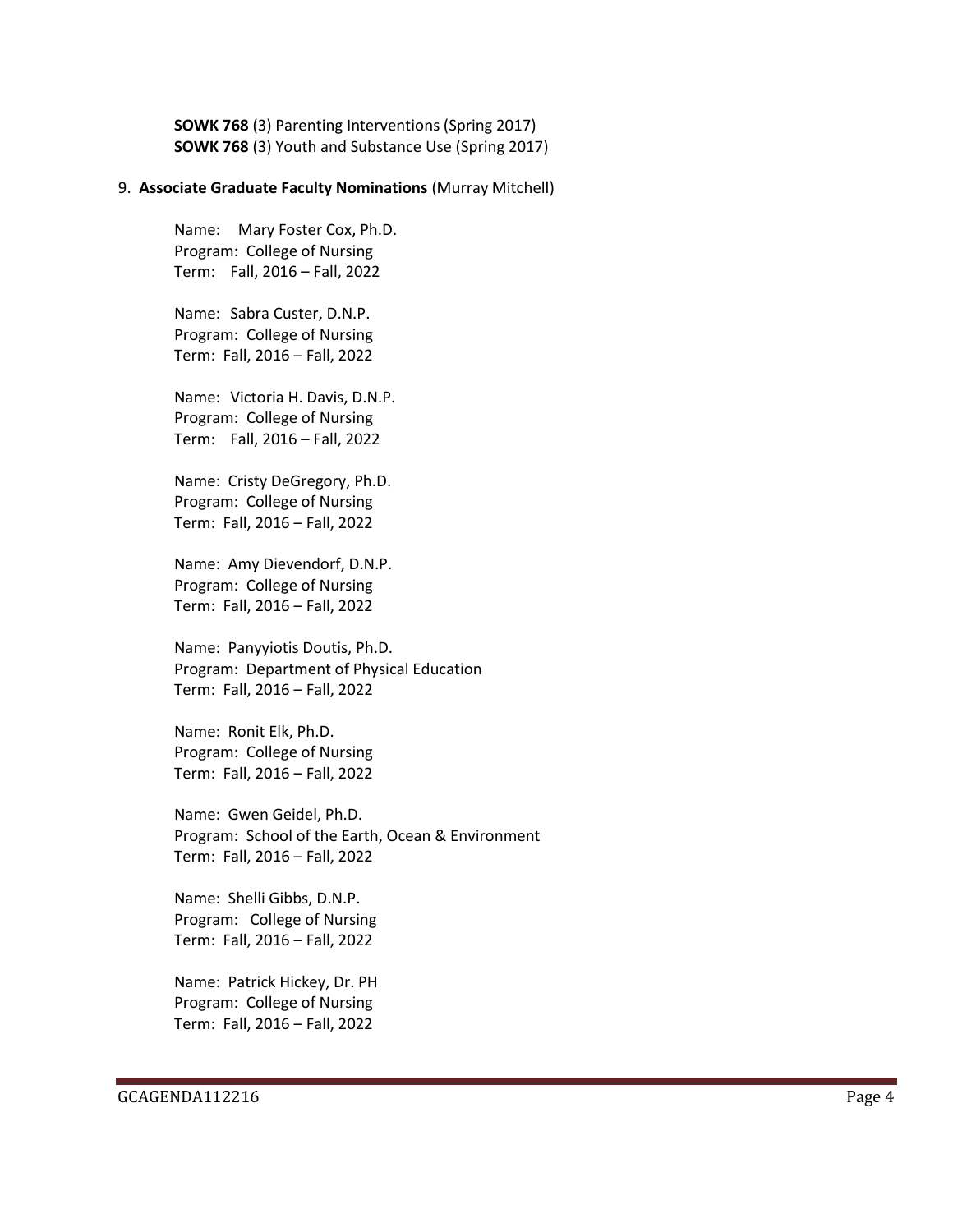Name: Deb McQuilkin, D.N.P. Program: College of Nursing Term: Fall, 2016 – Fall, 2022

Name: Georgia L. Narsavage, Ph.D. Program: College of Nursing Term: Fall, 2016 – Fall, 2022

Name: Jennifer R. Pounelle, Ph.D. Program: Environment and Sustainability, SEOE Term: Spring, 2017 – Spring, 2023

Name: Alicia K. Ribar, Ph.D. Program: College of Nursing Term: Fall, 2016 – Fall, 2022

Name: Joynelle L. Rivers. D.Ed. Program: College of Nursing Term: Fall, 2016 – Fall, 2022

Name: Abbas, S. Tavakoli, Dr.PH Program: College of Nursing Term: Fall, 2016 – Fall, 2022

Name: Kelley Wilson, D.N.P. Program: College of Nursing Term: Fall, 2016 – Fall, 2022

### 10. **Fellowships and Scholarships Committee** (Scott White)

### 11. **Report of Science, Math, and Related Professional Programs Committee** (David Tedeschi)

Below is a list of proposals reviewed by the Committee. Each curricular action can be viewed at this Public Agenda review site:<https://www.sc.edu/programproposal/gradagenda/?id=18>

At this Public Agenda link, the individual proposals are not live-linked, but agenda items are listed in alphabetical order. To view the full proposals, GC members and Committee Chairs still need to go to the Committee Review site, and filter for "Committees", then for the "Committee" called "Added to Grad Council agenda."

- **BIOL 711** (3) Structure and Function of Nucleic Acids, Arts and Sciences, CCP: Fall 2017
- **BIOL 717** (3) Biological Chemistry, Arts and Sciences, CCP: Fall 2017
- **CHEM 751** (3) Biosynthesis of Macromolecules, Arts and Sciences, CCP: Fall 2017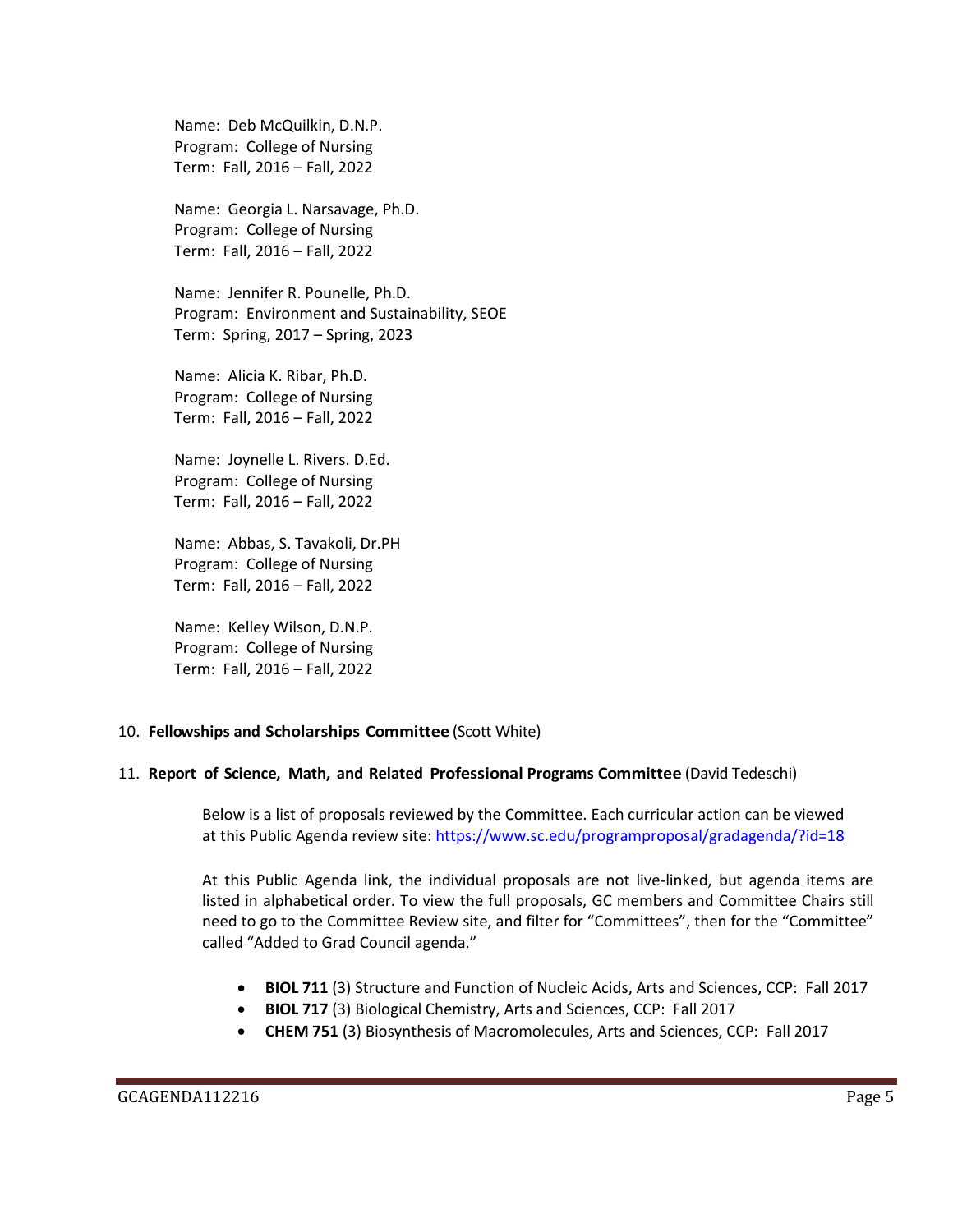- **CHEM 752** (3) Regulation and Integration of Metabolism, Arts and Sciences, CCP: Fall 2017
- **CHEM 753** (3) Enzymology and Protein Chemistry, Arts and Sciences, CCP: Fall 2017
- **COMD 748** (2) Speech Pathology Management of Patients with Tracheostomy & Ventilator Dependency, Public Health, NCP: Spring 2018
- **ENHS Major / Degree Program**, Public Health, Change to Existing Program: Fall 2017
- **EPBO Major / Degree Program**, PhD in Epidemiology, Public Health, Change to Existing Program: Fall 2017
- **EPBO Major / Degree Program**, PhD in Biostatistics, Public Health, Change to Existing Program: Fall 2017
- **EPBO Major / Degree Program**, Dr.PH in Biostatistics, Public Health, Change to Existing Program: Fall 2017
- **EPID 700** (3) Introduction to Epidemiology, Public Health, CCP: Fall 2017
- **EXSC Major / Degree Program**, Public Health**,** Change to Existing Program: Fall 2017
- **HPEB Major / Degree Program**, Dr.PH in Health Promotion, Education, and Behavior, Public Health, Change to Existing Program: Fall 2017
- **HPEB Major / Degree Program**, PhD in Health Promotion, Education, and Behavior, Public Health, Change to Existing Program: Fall 2017
- **HSPM Dual Degree Program**, MPA/MPH dual degree, Public Health, New Program: Fall 2017
- **NURS Major / Degree Program,** Doctor of Nursing Practice, Nursing, Change to Existing Program: Fall 2017
- **NURS Major / Degree Program,** PhD in Nursing Practice, Nursing, Change to Existing Program: Fall 2017
- **NURS Academic Certificate,** Nursing Administration, Nursing, Change to Existing Program: Fall 2017
- **NURS 703** (3) Nursing Leadership Development, Nursing, Change to Existing Course: Fall 2017
- **NURS 737** (3) Seminar on Advanced Practice Roles, Nursing, Change to Existing Course: Fall 2017
- **NURS 761** (3) Neuroscientific Basis of Behavior and Psychopharmacological Treatment, Nursing, CCP: Fall 2017
- **NURS 897** (1) DNP Clinical Dissertation and Residency, Nursing, Change to Existing Course: Fall 2017. Grading System will be T/U.
- **PHYT Major / Degree Program**, Doctor of Physical Therapy, Public Health, Change to Existing Program: Fall 2017
- **STAT 770** (3) Categorical Data Analysis, Arts and Sciences, Change to Existing Course: Fall 2017

# 12. **Report of the Humanities, Social Sciences, Education, and Related Professional Programs Committee** (Drucilla Barker)

Below is a list of proposals reviewed by the Committee. Each curricular action can be viewed at this Public Agenda review site:<https://www.sc.edu/programproposal/gradagenda/?id=18>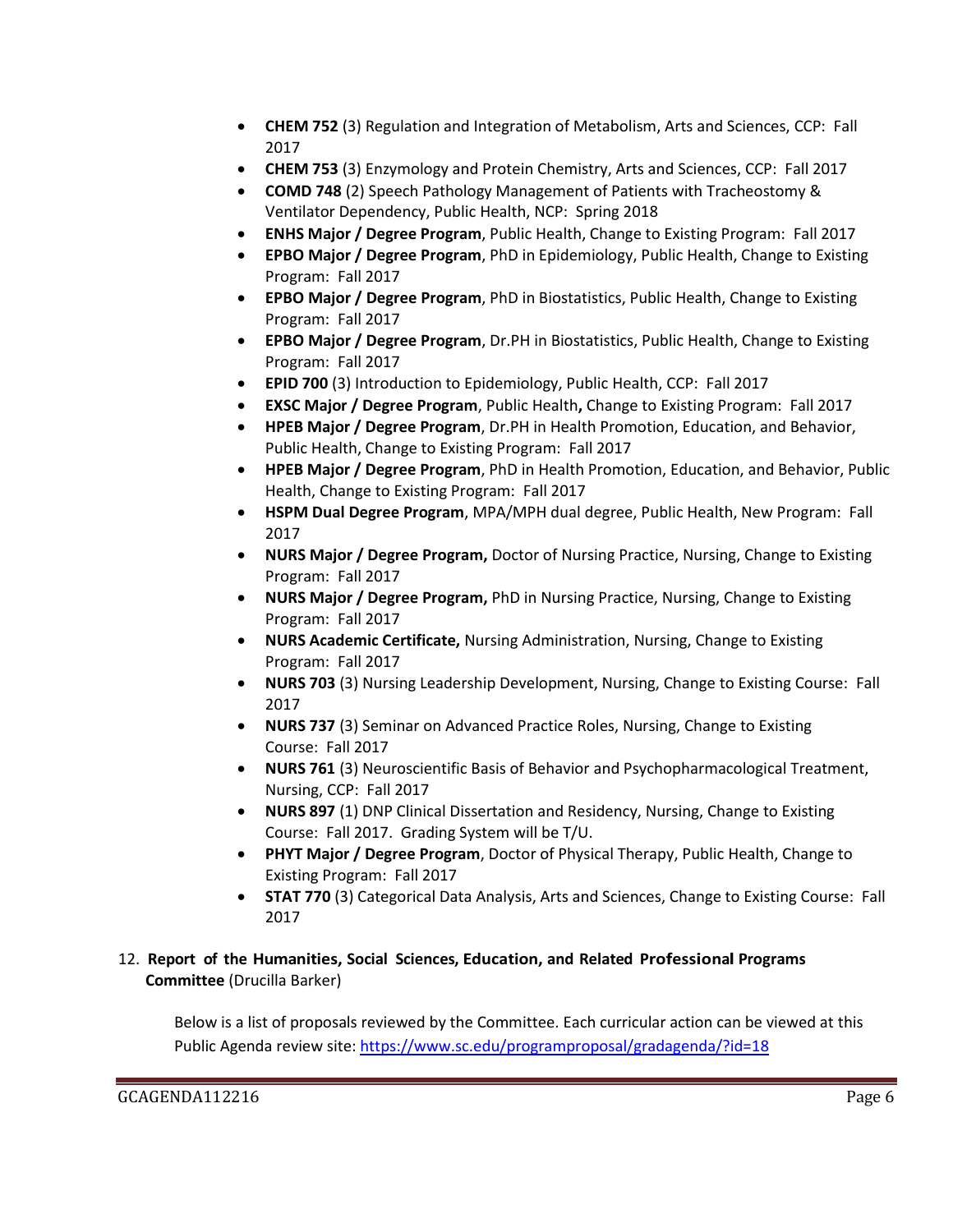At this Public Agenda link, the individual proposals are not live-linked, but agenda items are listed in alphabetical order. To view the full proposals, GC members and Committee Chairs still need to go to the Committee Review site, and filter for "Committees", then for the "Committee" called "Added to Grad Council agenda."

- **BADM Academic Certificate**, Business, Change Program: Fall 2017
- **CRIM Academic Certificate,** Criminal Justice Leadership Certificate, Arts and Sciences, Terminate Program: Fall 2017
- **HRSM 700** (3) Quantitative Methods in HRSM, HRSM, NCP: Fall 2017
- **HRSM 788** (3) Applied Research in HRSM, HRSM, CCP: Fall 2017
- **HRTM Major / Degree Program**, PhD in Hospitality Management, HRTM, Change to Existing Program: Fall 2017
- **HRTM 781** (3) Seminar on the Olympic Games, HRTM, NCP: Fall 2017
- **HRTM 890** (3) Pedagogy in Hospitality and Tourism Management, HRTM, NCP: Spring 2017
- **IBUS 720** (3) International Entrepreneurship, Business. NCP: Spring 2017
- **ITEC Major / Degree Program,** Health Information Technology, MHIT, HRSM, Program Change**:** Fall 2017
- **ITEC 748 (3)** HRSM, Change to Existing Course: Fall 2017
- **JOUR Major / Degree Program**, MA in Journalism, Information and Communications, Program Change: Fall 2017
- **JOUR Major / Degree Program**, PhD in Mass Communications, Information and Communications, Program Change: Fall 2017
- **JOUR Major / Degree Program**, MMC in Journalism and Mass Communications, Information and Communications, Program Change: Fall 2017
- **JOUR Major / Degree Program**, MMC In Journalism and Mass Communications, Information and Communications, Program Change: Fall 2017
- **JOUR 705** (3) Integrated Communications Principles, Information and Communications, CCP: Fall 2017
- **JOUR 715** (3) Integrated Communications Strategies, Information and Communications, CCP: Fall 2017
- **JOUR 717** (3) Methods in Content Analysis Research, Information and Communications, NCP: Spring 2017
- **JOUR 725** (3) Integrated Communication Campaigns, Information and Communications, CCP: Fall 2017
- **JOUR 750** (3) Foundations of Multimedia Journalism, Information and Communications, NCP: Fall 2017
- **MGMT 719** (3) Management of Compensation**,** Business, Change to Existing Course: Fall 2017
- **MUSC**, Community Engagement, Music, New Program: Fall 2017
- **PHIL Major / Degree Program**, Philosophy, M.A., Arts and Sciences, Change to Existing Program: Fall 2017
- **PHIL Major / Degree Program**, Philosophy, Ph.D., Arts and Sciences, Change to Existing Program: Fall 2017